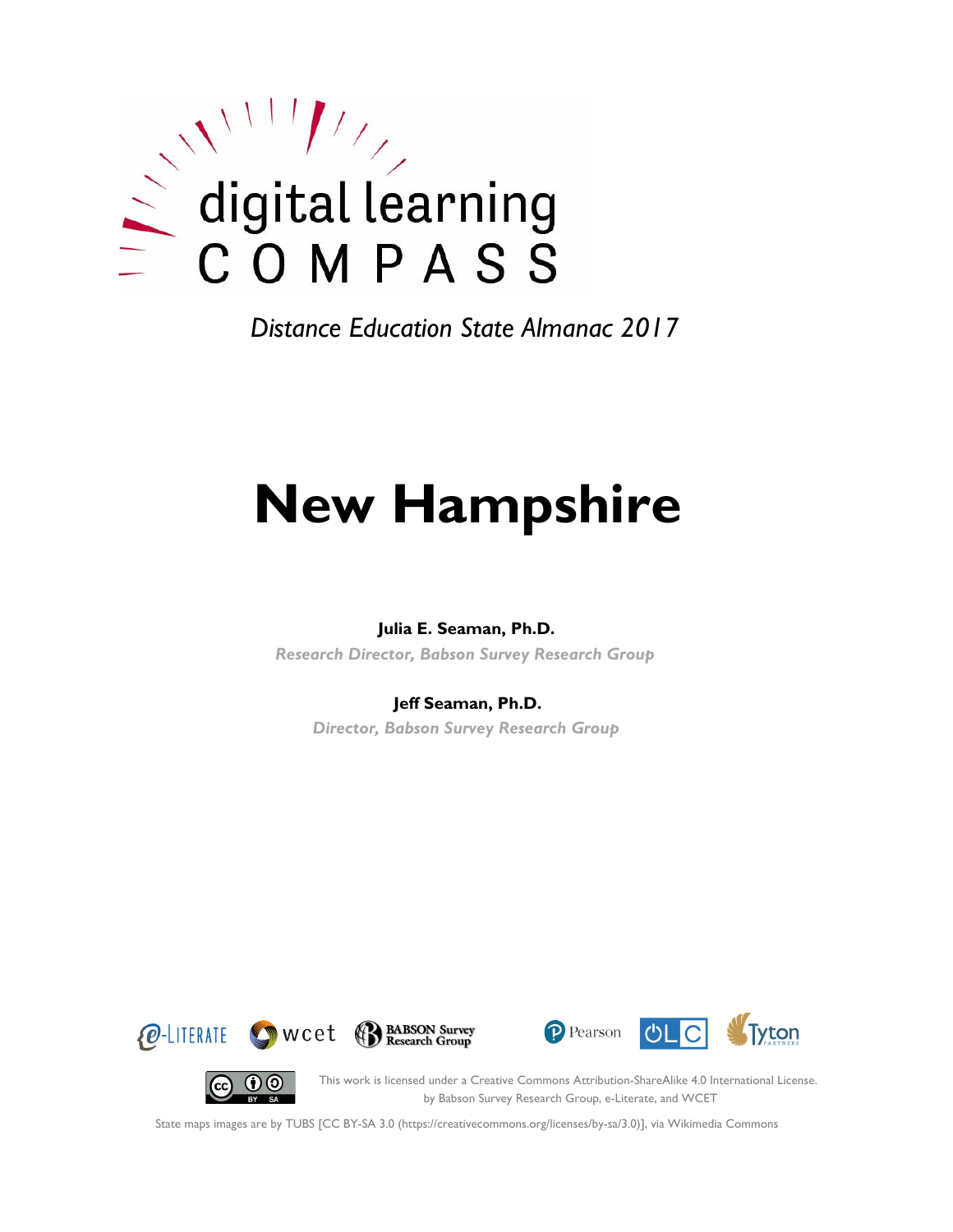#### **New Hampshire State % of National** 1,334,795 0.4% 600,658 0.4% 28 0.6% **Population 18-55 Population Number of Institutions**

 New Hampshire has 28 degree-granting higher education institutions, which represent 0.6% of all such institutions in the United States. These institutions enrolled a total of 123,966 students as of fall 2015 (97,033 of which are studying at the undergraduate level and 26,933 at the graduate level). The fall 2015 figure is an increase of 41,435 students (or 50.2%) from the number enrolled in the fall of 2012.

Among the total student body, 68,362 (49,747 undergraduates and 18,615 graduate students) were taking at least one course at a distance. This is 55.1% of the enrolled student body, which is higher than the national average rate of 29.7%. The number of students taking distance education courses in the state increased by 48,595 (or 245.8%) between fall 2012 and fall 2015. This is higher than the national level of growth of 11.0%.

 60,031 students in New Hampshire are taking all of their courses at a distance, made up of 42,843 undergraduates and 17,188 graduates. This represents 48.4% of all students enrolled in the state, a rate that is higher than the national average of 14.3%. A total of 9,693 (or 16.1% of these exclusively online students) live in New Hampshire, the remainder come from outside of the state. This rate is lower than the national in-state average of 55.1%.

 The number of students that take any of their courses on campus, including those who take all of their courses on campus and those who take a mix of on-campus and distance courses, is 63,935, or 51.6% of the total student enrollment in New Hampshire. This number represents a decrease in proportion on campus from the four years prior (82.1% from 67,719 students in 2012). The -30.5% rate is a larger change than the national 1.7% decrease.

|                    |                              | <b>Total</b>        |                        | <b>Undergraduate</b> |                        | <b>Graduate</b> |                        |
|--------------------|------------------------------|---------------------|------------------------|----------------------|------------------------|-----------------|------------------------|
|                    |                              | <b>All Students</b> | Any<br><b>Distance</b> | All Students         | Any<br><b>Distance</b> | All Students    | Any<br><b>Distance</b> |
|                    | <b>Total</b>                 | 123,966             | 68,362                 | 97,033               | 49,747                 | 26,933          | 18,615                 |
|                    | Private for-profit           | 1,492               | 119                    | 1,429                | 56                     | 63              | 63                     |
| Control            | Private not-for-profit       | 79,608              | 59,857                 | 56,876               | 42,411                 | 22,732          | 17,446                 |
|                    | Public                       | 42,866              | 8,386                  | 38,728               | 7,280                  | 4,138           | 1,106                  |
| <b>Type</b>        | 2 to 4-year                  | 14,894              | 3,676                  | 14.894               | 3,676                  | 0               | $\mathbf 0$            |
|                    | 4-year or more               | 109,072             | 64,686                 | 82,139               | 46,071                 | 26,933          | 18,615                 |
|                    | Under 1,000                  | 4,937               | 755                    | 3,742                | 54 I                   | 1,195           | 214                    |
| <b>Instutional</b> | $1,000 - 4,999$              | 30,923              | 8,403                  | 28,053               | 6,861                  | 2,870           | 1,542                  |
| <b>Enrollment</b>  | $5,000 - 9,999$              | 11,470              | 1,411                  | 8,377                | 980                    | 3,093           | 431                    |
| <b>Size</b>        | 10,000 - 19,999              | 15,351              | 1,422                  | 13,030               | 1,028                  | 2,321           | 394                    |
|                    | 20,000 and above             | 61,285              | 56,371                 | 43,831               | 40,337                 | 17,454          | 16,034                 |
|                    | Associate's College          | 14,771              | 3,676                  | 14,771               | 3,676                  | $\mathbf 0$     | $\mathbf 0$            |
|                    | <b>Baccalaureate College</b> | 7,017               | 1,901                  | 6,627                | 1,638                  | 390             | 263                    |
| Carnegie           | <b>Doctoral University</b>   | 21,701              | 1,422                  | 17,337               | 1,028                  | 4,364           | 394                    |
|                    | Master's College             | 79,649              | 61,333                 | 57,795               | 43,405                 | 21,854          | 17,928                 |
|                    | Specialized                  | 828                 | 30                     | 503                  | $\mathbf 0$            | 325             | 30                     |
|                    | Unassigned                   | 0                   | 0                      | 0                    | 0                      | 0               | 0                      |

## **Overall and Distance Enrollment - 2015**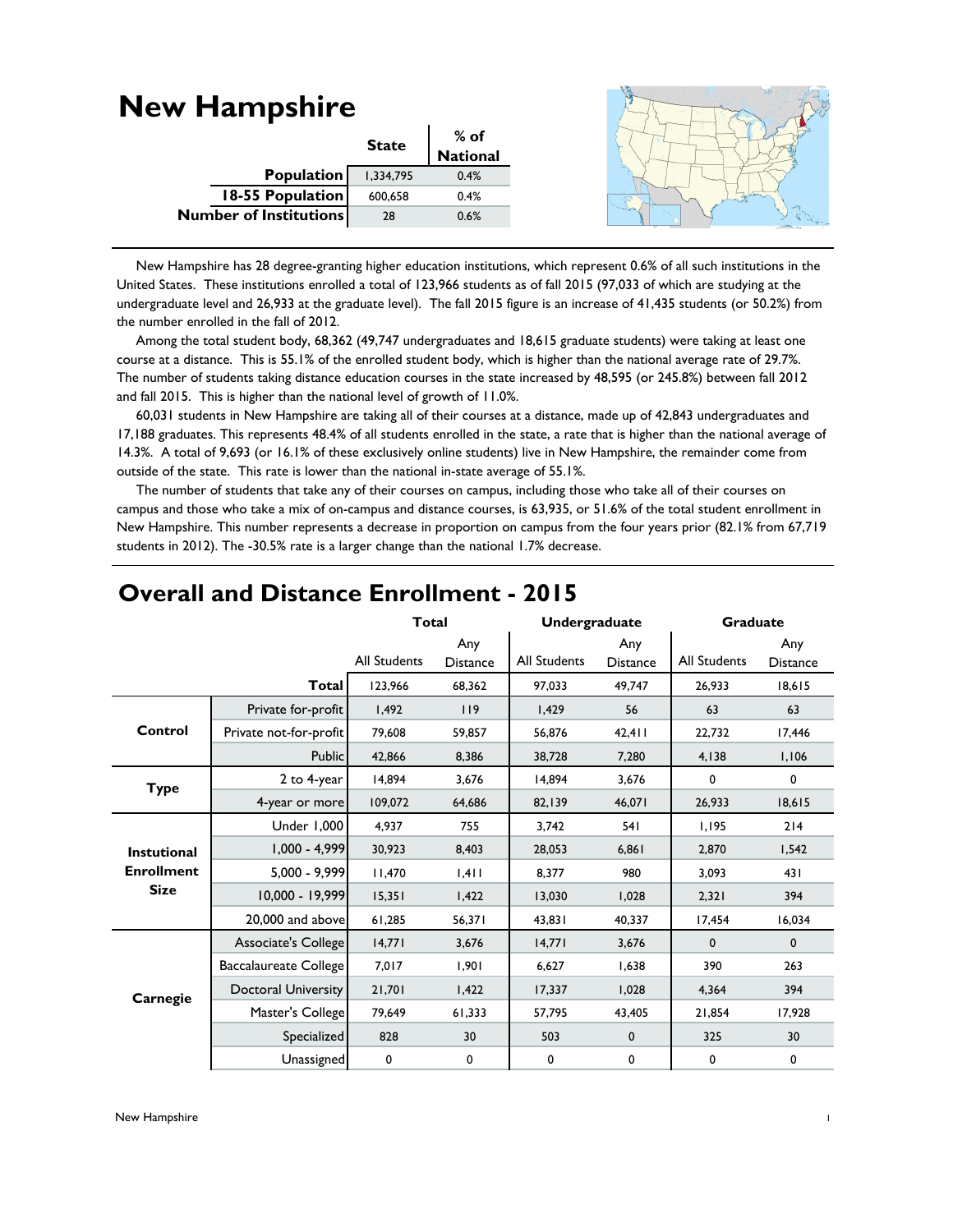



# **On-Campus Students**



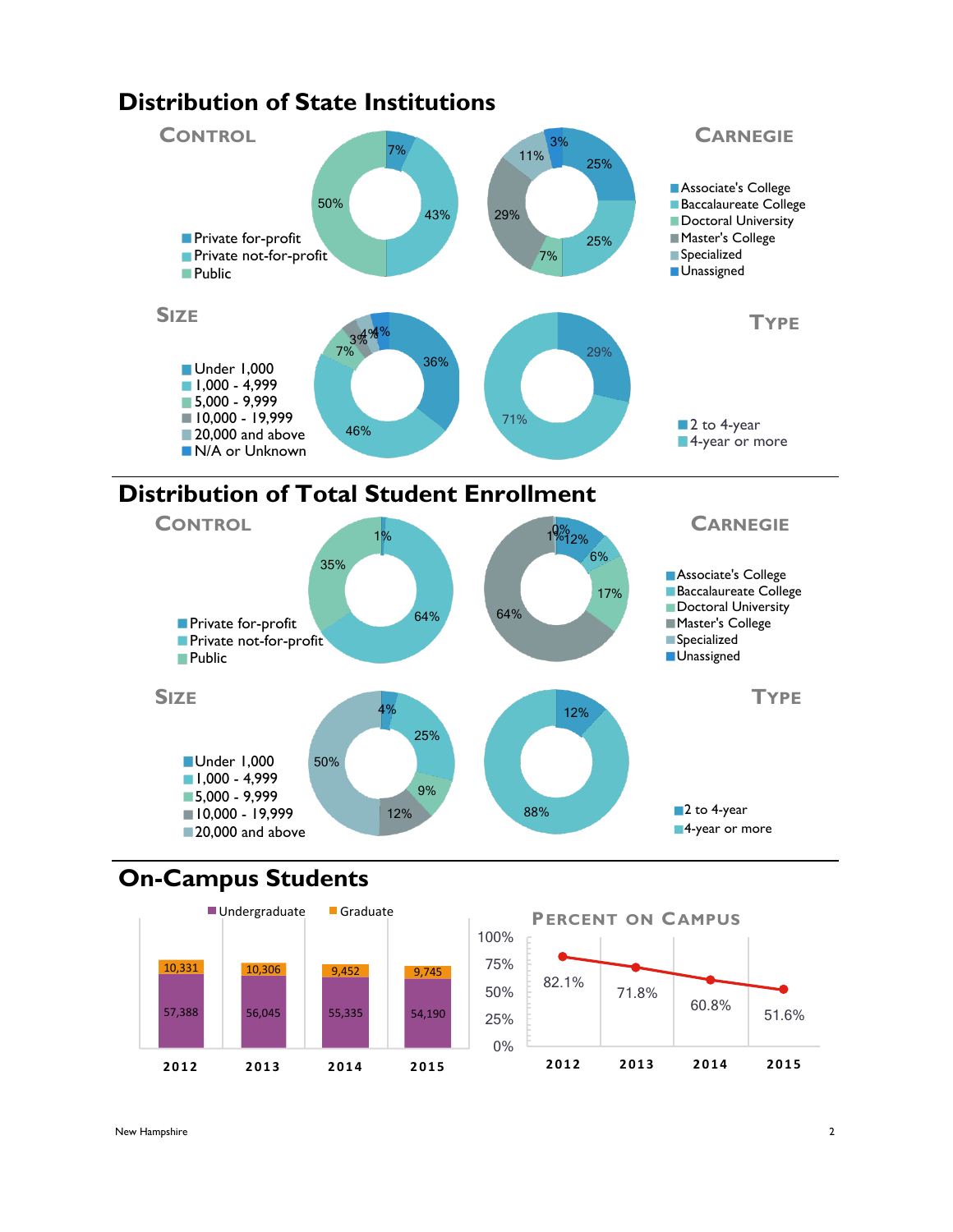# **Distribution of Distance Student Enrollment**



## **Enrollment Trends**



## **Exclusively Distance Student Locations**